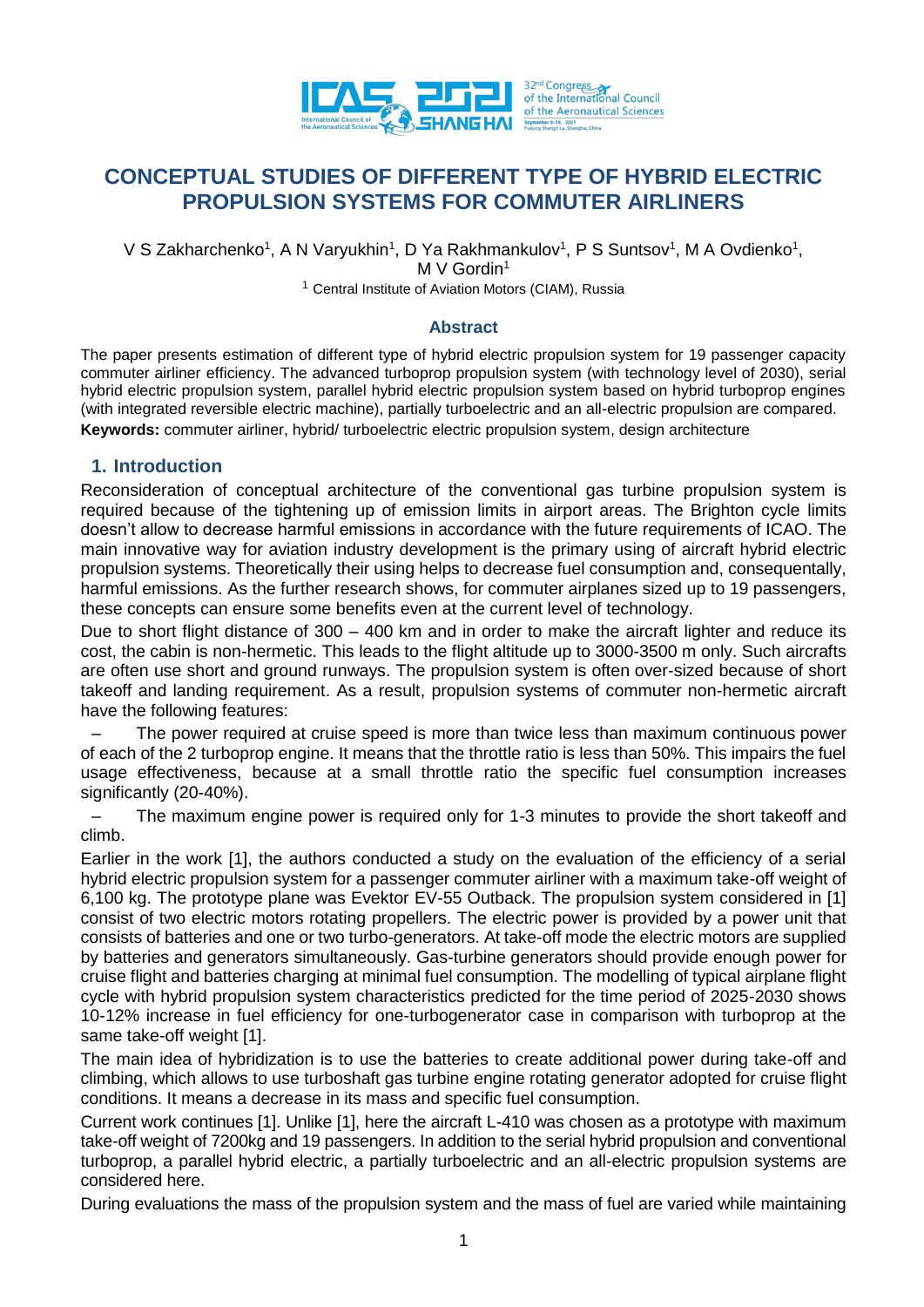the value of their sum ( $M_{\scriptscriptstyle{fuel}}$  +  $M_{\scriptscriptstyle{PS}}$  =  $const$ ). Thus, an increase in the mass of a hybrid propulsion system

in compare with a conventional propulsion system leads to fuel mass decrease. However, when evaluating flight performance by reducing the fuel consumption of the engine in the main engine operating modes, you can get a gain in the flight range of the aircraft. One more varying parameter is the degree of hybridization, i.e. the share of power at maximum mode is taken from the batteries.

In present work we have developed the conceptual designs of a perspective turboprop, turboshaft engines and hybrid turboprop engines with the same core. The best option for an engine of considered dimension (around 1000hp) is the simplest design architecture with a minimum number of blade machines, including the following main components: one or two-stage centrifugal compressor; annular inclined combustion chamber; uncooled single-stage compressor turbine; uncooled single or two stage power turbine.

# **2. Efficiency assessment approach**

The distinguishing feature of proposed methodology is the close association of "aircraft-related" and "engine-related" engineering and design aspects, the opportunity of using external (experimental) characteristics of both engine elements, propulsion system and aircraft aerodynamic performance, the instrument of visualization and results analysis and, finally, the organic interaction with multiparameter and multicriteria optimization software.

Assessing impact of a large amount of aircraft-related and engine-related factors (from several decades to several hundreds depending on the complexity of mathematical models) on the "aircraftpropulsion system" parameters it is practically impossible to derive simple analytical dependencies of the aircraft takeoff mass, flight distance and other characteristics on considered (variable) parameters. In this case the only possible way is aircraft performance and distance calculation with given flight mission with certain takeoff mass accounting for solving of equations of volumes existence and

conformance. The next step is iterative definition of the takeoff mass  $G_0$ , contributing to proposed requirements, such as maximum flight distance.

The effectiveness research of propulsion system application (conventional, hybrid, electric and others) as part of an aircraft according to determinated criteria comes down to the propulsion system rational design formation, i.e. the propulsion system design to assure the best aircraft performance indicators. The following performance indicators list is characteristic of a passenger aircraft:

– Aircraft flight distance (with the fixed takeoff mass and the fixed passengers amount);

- Aircraft fuel effectiveness;
- Transport performance;
- Harmful emissions rate;
- Noise rate;

– Cost indicators (aircraft propulsion system development, manufacturing and operation costs) and others.

The task of propulsion system design formation as an integral part of an aircraft is closely linked to the mission task (flight with an fixed flight mission) [1-3]. Because the aircraft effectiveness indicators, such as the mass, altitude and velocity, and throttle characteristics, can be gotten only on the base of fully designed propulsion system.

In this work the propulsion system designing was carried out for the accomplished aircraft with fixed performance.

Figure 1 represents the flowchart of the process of designing propulsion system as part of an aircraft. The task is solved by a number of iterations, each of them making the result more precise in compasion with the previous calculations.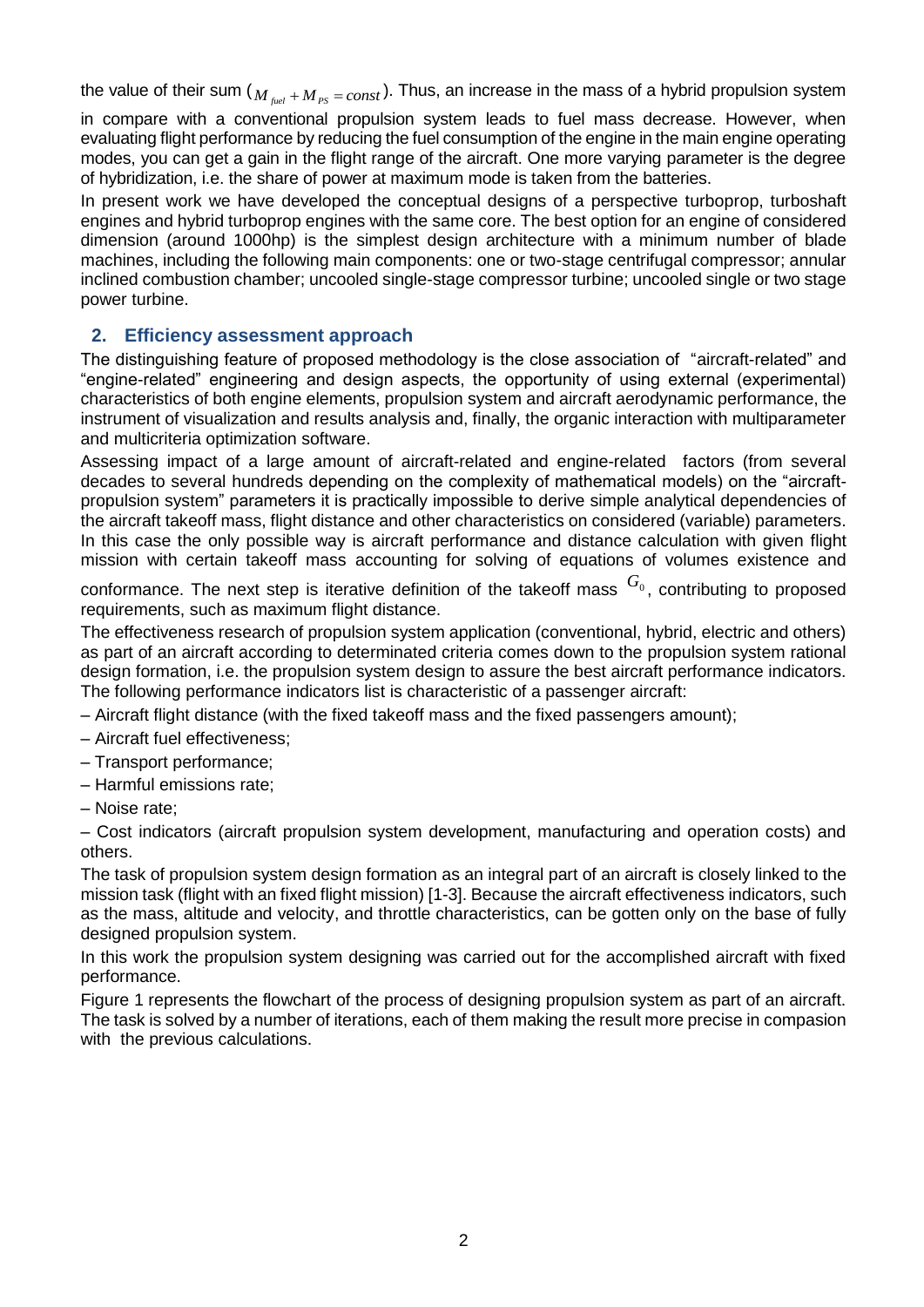

Figure 1 – The flowchart of designing the propulsion system as part of an aircraft

Mathematical models, attributes of thermal engines and electrical components designing, as well as the flight mission, are represented in works [1-3].

Relative parameters of the gas turbine propulsion system electrical components were defined according to [4]. Design research of various electric machines for commuter airplanes were also conducted with the authors of this piece of work involved. These results were also taken into consideration while performing the analysis.

# **3. The base airplane**

The object of research is the 19-passenger commuter airplane Let -410UVP (Figure 2) with engines GE H-80.



Figure 2 – The commuter airplane Let -410UVP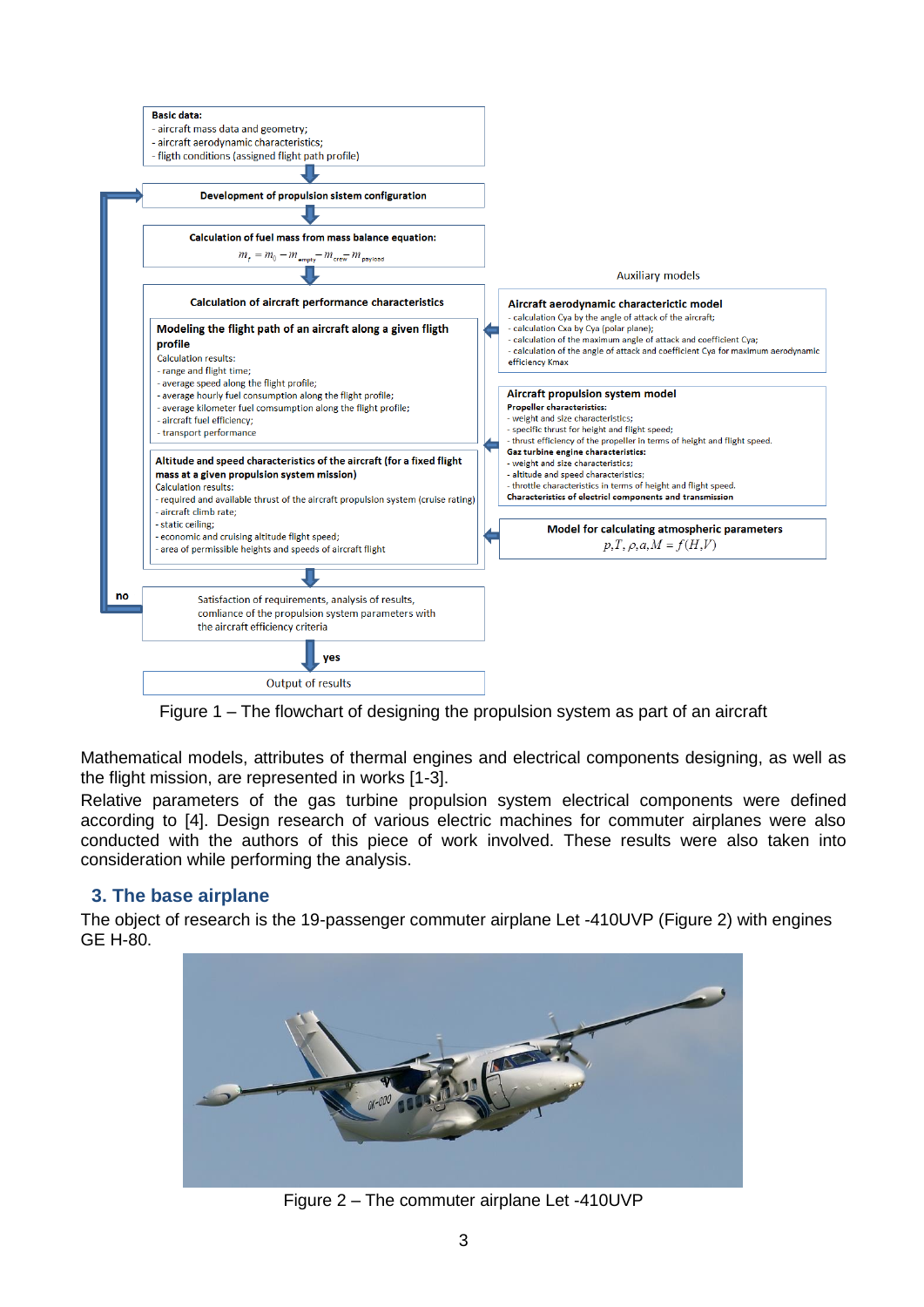Table 1 represents the main aircraft characteristics

Table 1 – The main aircraft characteristics

| <b>Name</b>                                                                                                     | Value                    |
|-----------------------------------------------------------------------------------------------------------------|--------------------------|
| Modification                                                                                                    | L410UVP-E20              |
| Crew                                                                                                            | 2 pilots                 |
| Payload                                                                                                         | 19 passengers or 1800 kg |
| Engine's type                                                                                                   | 2 × TPE GE H80-200       |
| Takeoff power, hp                                                                                               | $2 \times 800$           |
| Propeller type                                                                                                  | $2 \times$ Avia AV-725   |
| Number of blades                                                                                                | 5                        |
| Propeller diameter, m                                                                                           | 2,3                      |
| Wingspan, m                                                                                                     | 19,98                    |
| Aircraft length, m                                                                                              | 14,42                    |
| Aircraft height, m                                                                                              | 5,83                     |
| Wing area, m2                                                                                                   | 34,86                    |
| Empty aircraft weight, kg                                                                                       | 4050                     |
| Maximum takeoff weight, kg                                                                                      | 6600                     |
| Fuel capacity in main tanks, kg                                                                                 | 1000                     |
| Fuel capacity in tip tanks, kg                                                                                  | 313,8                    |
| Cruising speed, km / h (corresponds to the minimum<br>kilometer fuel consumption of aircraft propulsion system) | 270                      |
| Cruising altitude, m                                                                                            | 3050                     |
| Practical ceiling, m                                                                                            | 4200                     |

# **4. Propulsion system architectures**

# **4.1. Conventional propulsion system (Scheme 1)**

Propulsion system consists of two turboprop engines. Each of engines drives the propeller rotating by mechanic transmission. Propulsion system also has fuel and oil systems.

Such propulsion system architecture is presented in figure 3.



TPE- turboprop engine

Figure 3 – Conventional turboprop propulsion system (architecture 1)

# **4.2. Serial hybrid electric propulsion system (architecture 2)**

The architecture of serial hybrid electric propulsion system with one turboshaft engine is shown in figure 4. Such architecture was also shown in [1]. This work also shows that the use of two turbo generators is impractical, as it increases the mass of the propulsion systems and doesn't contribute to specific fuel consumption decrease. Therefore it is not considered further.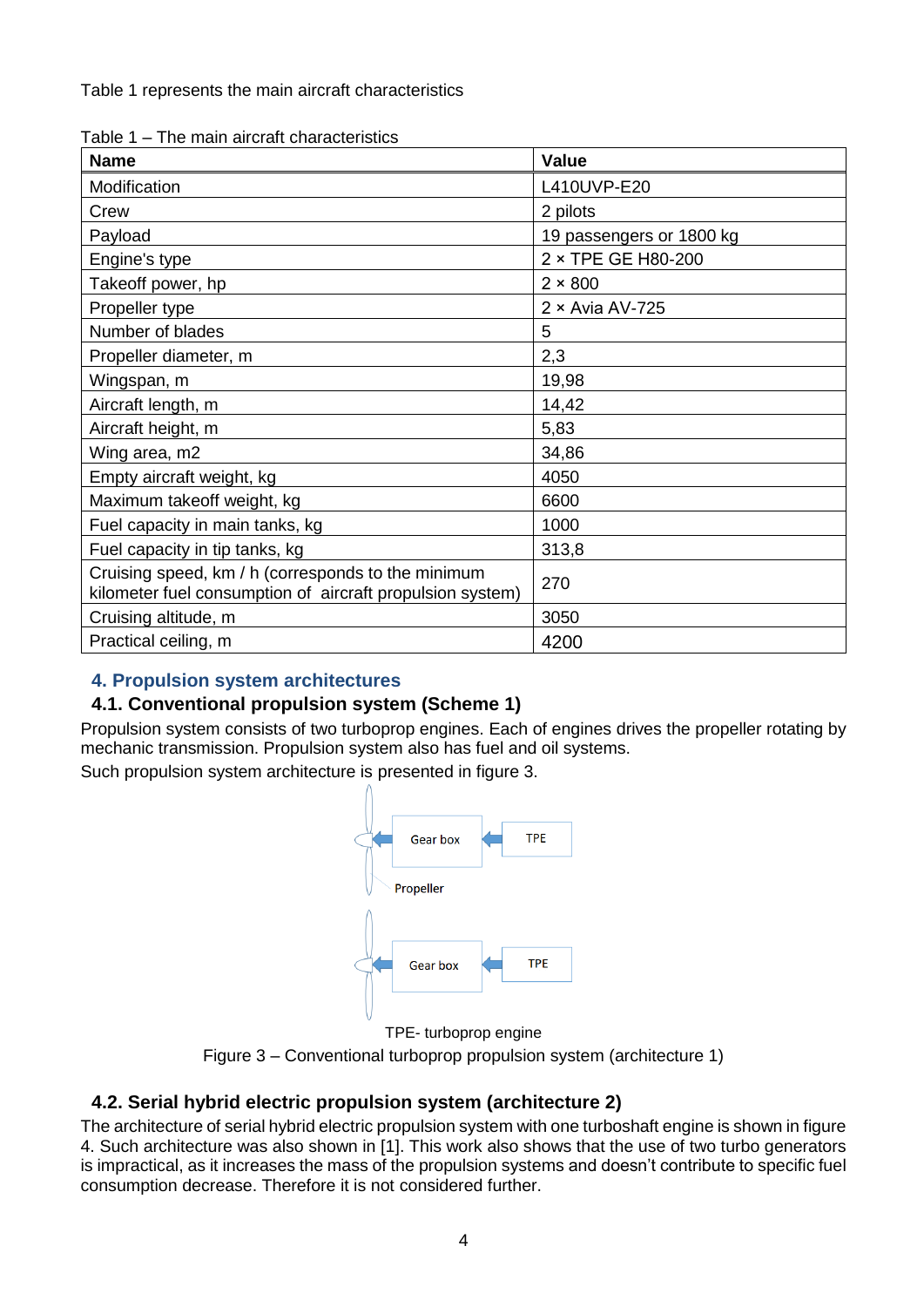

TSE - turboshaft engine; EG - electric generator; EGCS - electric generator control system; EM - electric motor; EMCS - electric motor control system.

Figure 4 – Serial hybrid electric propulsion system (architecture 2)

Hybrid electric propulsion system include one turboshaft engine, rotating the electric generator. The turboshaft engine generates only power at output shaft, but it generates no reactive thrust. Electric energy from the generator is driven onto two electric engines, rotating the two propellers. It makes the main difference of this architecture from others (excluding the fully electrical architecture), as they drive the engine power to the propeller mechanically, by transmission.

This architecture has the largest mass and size of electrical components among the considered architectures.

Besides the turbo generator the hybrid electric propulsion system includes an additional source of electric power – a rechargeable battery. It is normally decharged only at the aircraft takeoff mode. At cruising the rechargeable battery is charged from the turbo generator. The rechargeable battery available electrical power would compensate for the turbo generator failure at takeoff mode. The rechargeable battery available energy would assure the flight operation during the predefined period of time in all flight phases in case of turbo generator is drop out. The question is the distance supplied by the energy resource.

# **4.3. Parallel hybrid electric propulsion system (architecture 3)**

Hybrid electric propulsion system this type has two hybrid turboprop engines with integrated reversible electric machines. It means they can work both as electric engines and electric generator. There are different ways to locate electric machine, for example, on the free turbine shaft (see figure 5). Such configuration leads to rotation frequency of electric machine to be nearly 30000 rpm, and its mass and size is minimum. It can drive the rotation to the propeller both independently and together with the power turbine. In generator mode it takes away part of mechanic power from the free turbine shaft.



GB – gear box, EM – reversible electric machine, PT – power turbine Figure 5 – One possible architecture of a reversible electric machine installation into a hybrid turboprop engine

The propulsion system also includes an additional source of electric power in rechargeable battery. It provides a short time increase of power at an aircraft takeoff by ensuring defined requirements of the takeoff distance both normal and continued with gas turbine engine failure.

Figure 6 shows the hybrid electric propulsion system operation mode at rechargeable battery decharging.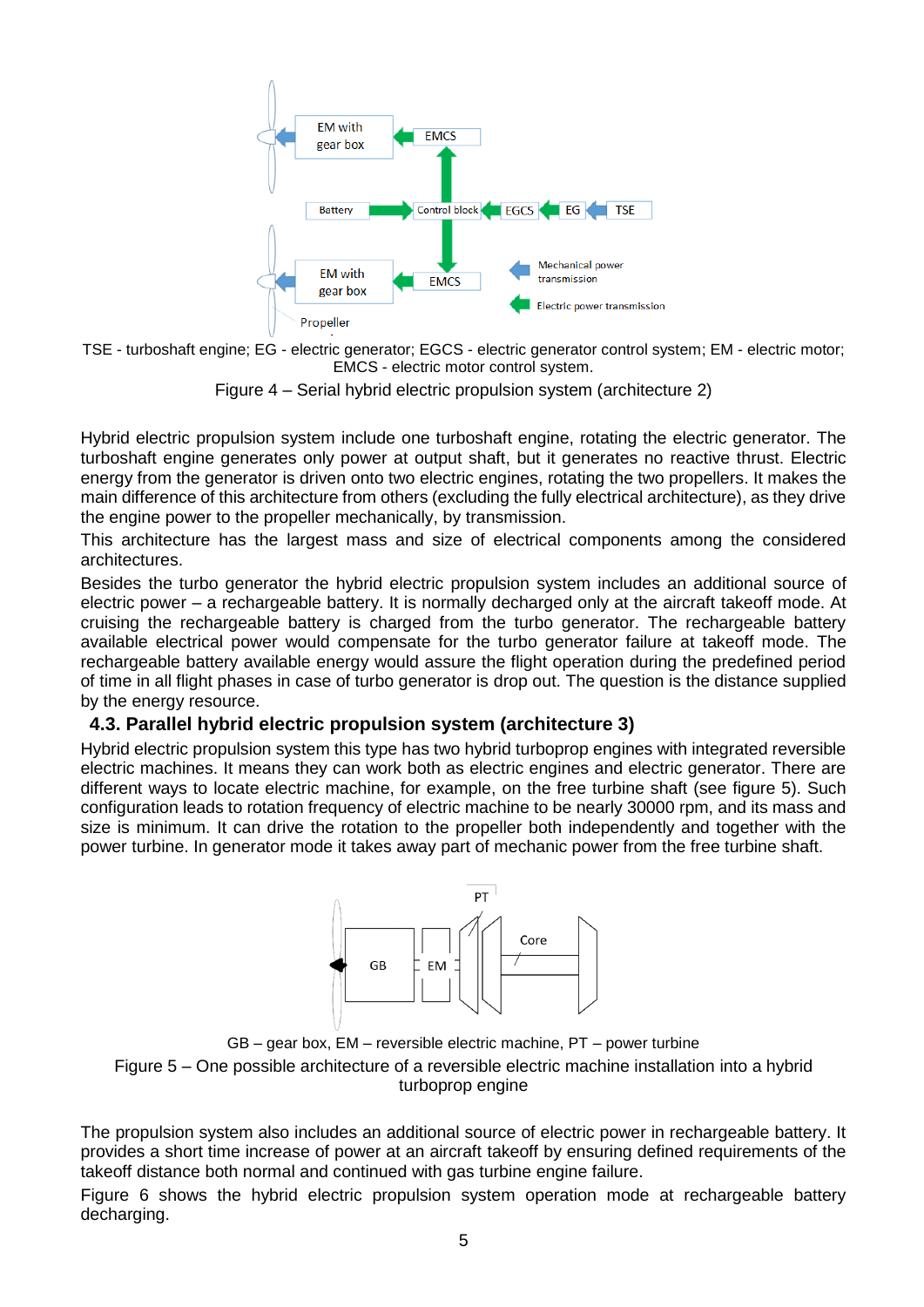

REM – reversible electric machine; REMCS – reversible electric machine control system; EM - electric motor; a) normal climb; b) a case of continued aircraft climb with one of gas turbine part of one of engines failure. Figure 6 – Architecture of hybrid electric propulsion system with two gas turbine engines and rechargeable batteries

It should be noted that the Hybrid Electric propulsion system mass exceeds the mass of conventional propulsion system, which means an increase in the aircraft landing mass and consequently, an increase to the aircraft landing distance compared to the reference aircraft L-410UVP. In case of the aircraft landing distance exceeds the predefined runway length, it necessitates working out recovery measures to assure more intensive airplane slowdown at landing.

At aircraft continued takeoff (takeoff with gas turbine engine failure), all the rechargeable battery power is driven to the propeller at the side of the failed engine.

In case assuring of equal propellers thrust is needed both at the aircraft climb and at cruising speed with gas turbine part of one of the hybrid electric propulsion systems failure, partially the power of working gas turbine engine can be redirected to the failed engine side propeller.

At cruising level the rechargeable battery is charged during the preset time (1 hour) with turboprop engines operate at increased power to ensure charging of the rechargeable battery. Rechargeable battery doesn't operate at other phases of flight (excluding climb).

# **4.4. Partially turboelectric propulsion system based on hybrid turboprop engines (architecture 4)**

The propulsion system is based on two hybrid turboprop engine as the parallel hybrid turboprop engine (architecture 3, section 3.3). It differs from the previous propulsion system by no rechargeable battery block. It means that the gas turbine part of the hybrid turboprop engines has as much power as the propulsion system of the conventional engines for the reference aircraft. It means that the power of gas turbine part of the two engines is sufficient for takeoff with preset approach and cruising distance.

The main idea of this propulsion system is that after the takeoff and climb at cruising speed the gas turbine part of one of the engines turns off with the gas turbine part of the second engine turned on at maximum continued speed. Partially the power of the free turbine of this engine (a little less than half) is driven to the propeller and the remaining part of it is spent on the reversible electric machine operation in a generator mode. The electric energy worked out is driven onto the reversible electric machine, operating in a motor mode of an engine, operating with its gas turbine part turned off. This electric machine rotates the propeller. As a result the mechanic power of the free turbine of one hybrid turboprop engine is driven onto the two propellers. In one case it turns out through mechanic transmission, in the other case through electric transmission. This is the reason to call this architecture partially turbo electric. The architecture of such an engine is presented at Figure 7.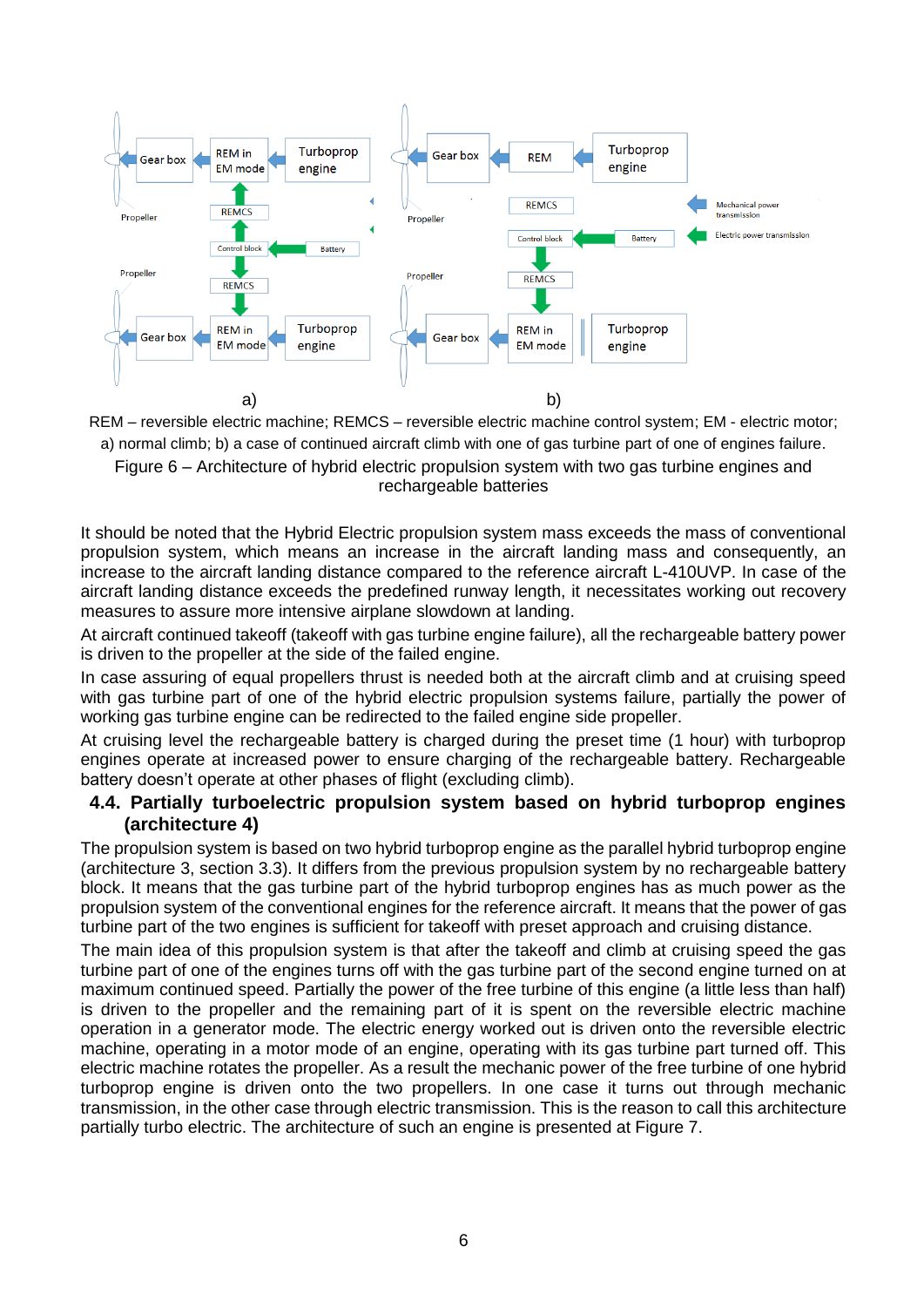

Figure 7 – Partially turboelectric propulsion system (architecture 4)

In this architecture the throttle ratio of one operating gas turbine engine is 90-95% in contrast with the throttle rate of two operating engines of 42-45%. It means exactly one engine is optimum and contributes to minimum fuel consumption.

# **4.5. Full electric propulsion system**

This propulsion system consists of two electric engines, rotating propellers. Electric energy onto engines is driven from the accumulator battery block.



Figure 8 – Full electric propulsion system (architecture 5)

# **5. Efficiency assessment results of various propulsion systems as part of commuter airplanes**

# **5.1. Conventional propulsion system aircraft**

The conventional propulsion system was designed, and turboprop engines characteristics were assessed for 2020 year level (TPE-800-2020) and 2030 year (TPE-800-2030) [2]. The comparative throttle characteristics of these TP for cruising conditions (*H*=3050 м, *V*=270 kmph) are illustrated at the graph (Figure 9). Comparison is drawn up of the characteristics of engine GE H-80-200, which is installed on L-410 airplane.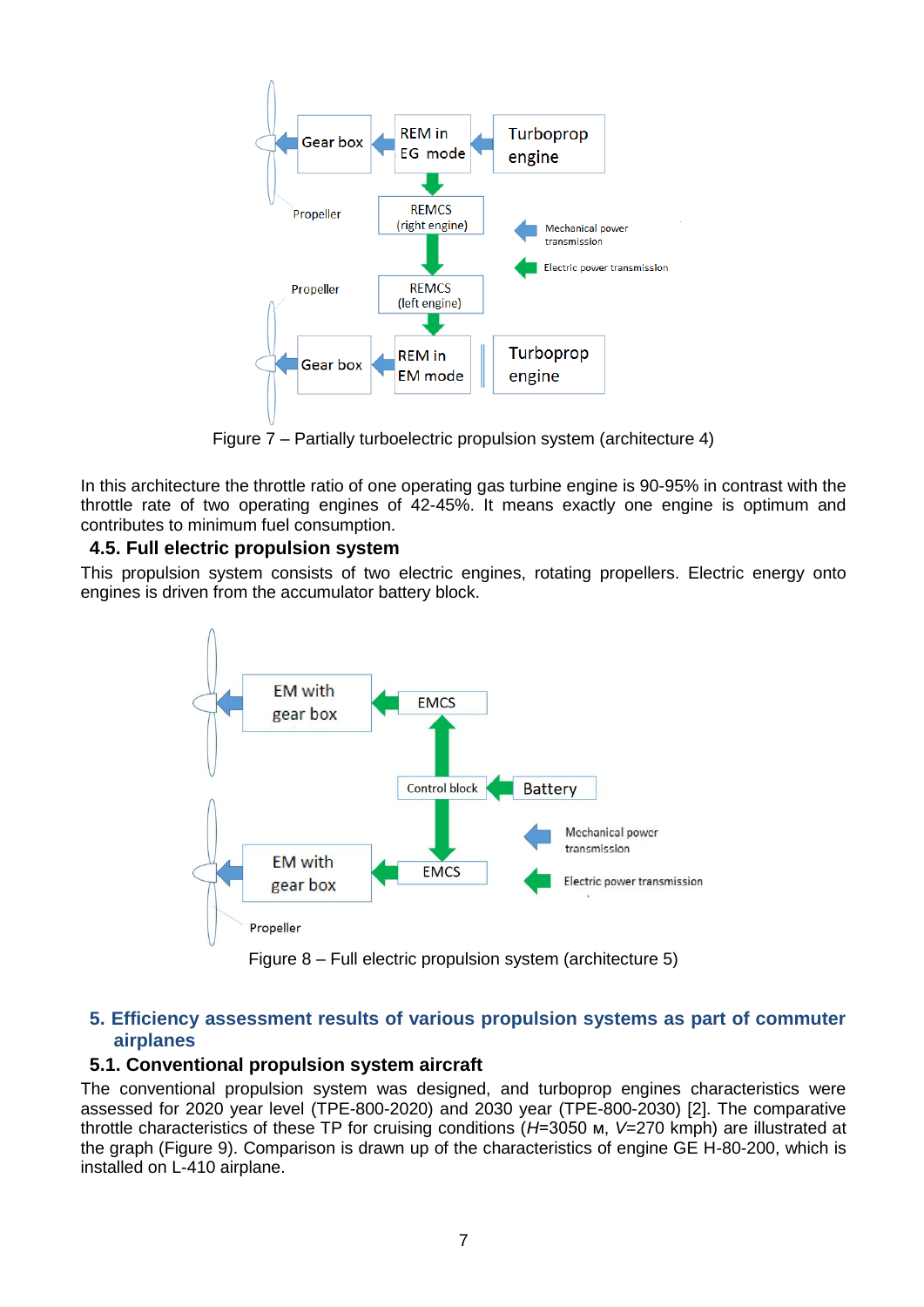

Figure 9 – Comparative throttle characteristics of a range of TP in cruise conditions

The results of modeling of L-410UVP airplane performance with conventional propulsion system with various turboprop engines are presented in Table 2.

| <b>Name</b>                                                                         | <b>GE H80-</b><br>200 | TPE-<br>800-2020 800-2030 | TPE-  |
|-------------------------------------------------------------------------------------|-----------------------|---------------------------|-------|
|                                                                                     | (2010)                |                           |       |
| The mass of a TP including systems and mounting elements,<br>kg                     | 239,4                 | 217,8                     | 173,7 |
| Fuel capacity, kg                                                                   | 590,1                 | 633,3                     | 721,6 |
| Mass of aeronavigation fuel reserve, kg                                             | 128,7                 | 119,6                     | 103,8 |
| Mass of fuel used in flight mission, kg                                             | 461,4                 | 513,7                     | 617,8 |
| Depth of throttle of TPE in cruise flight (relative of maximum<br>continuous mode)  | 0,41                  | 0,42                      | 0,47  |
| Design take off distance (up to 10,7 m), m                                          | 620                   | 629                       | 627   |
| Design takeoff distance with one of TP failure, m                                   | 905                   | 969                       | 962   |
| Climb time of cruising level, min                                                   | 7,1                   | 7,6                       | 9,6   |
| Aircraft landing mass, kg                                                           | 6141                  | 6089                      | 5985  |
| Flight distance, km                                                                 | 680                   | 819                       | 1141  |
| Fuel effectiveness, g/(pax-km)                                                      | 35,7                  | 33,0                      | 28,5  |
| Kilometer fuel consumption of propulsion system,<br>medium at cruising phase, kg/km | 0,65                  | 0,60                      | 0,52  |

Table 2 – The main performance indicators of conventional propulsion system airplane L-410UVP.

The data given show that TP engines of L-410 airplane have the depth of throttle in cruising conditions (engine power relative to TP available power in nominal mode) equal to 0,4-0,47. It means that cruising mode has significant power reserve.

#### **5.2. Serial hybrid electric propulsion aircraft**

As the generator drive of serial hybrid electric propulsion (figure 4) a series of turboshaft engines with differing power from 950 to 1300 horsepower were discussed. It actually means the varying of hybridization degree of HEP, i.e. the share of total power worked out by rechargeable battery only.

A specific design case of turoshaft engine failure at aircraft takeoff was discussed. The failure detection by the crew was reckoned to take place at the worst considered moment, namely at decision speed of 150 kmph (as in Flight manual of L-410). At the momentof turboshaft engine failure the rechargeable battery is driven into emergency rating with maximum acceptable power  $N_{\rm {\it BaE}R}$  . This  $N_{\rm {\it BaE}R}$  . is defined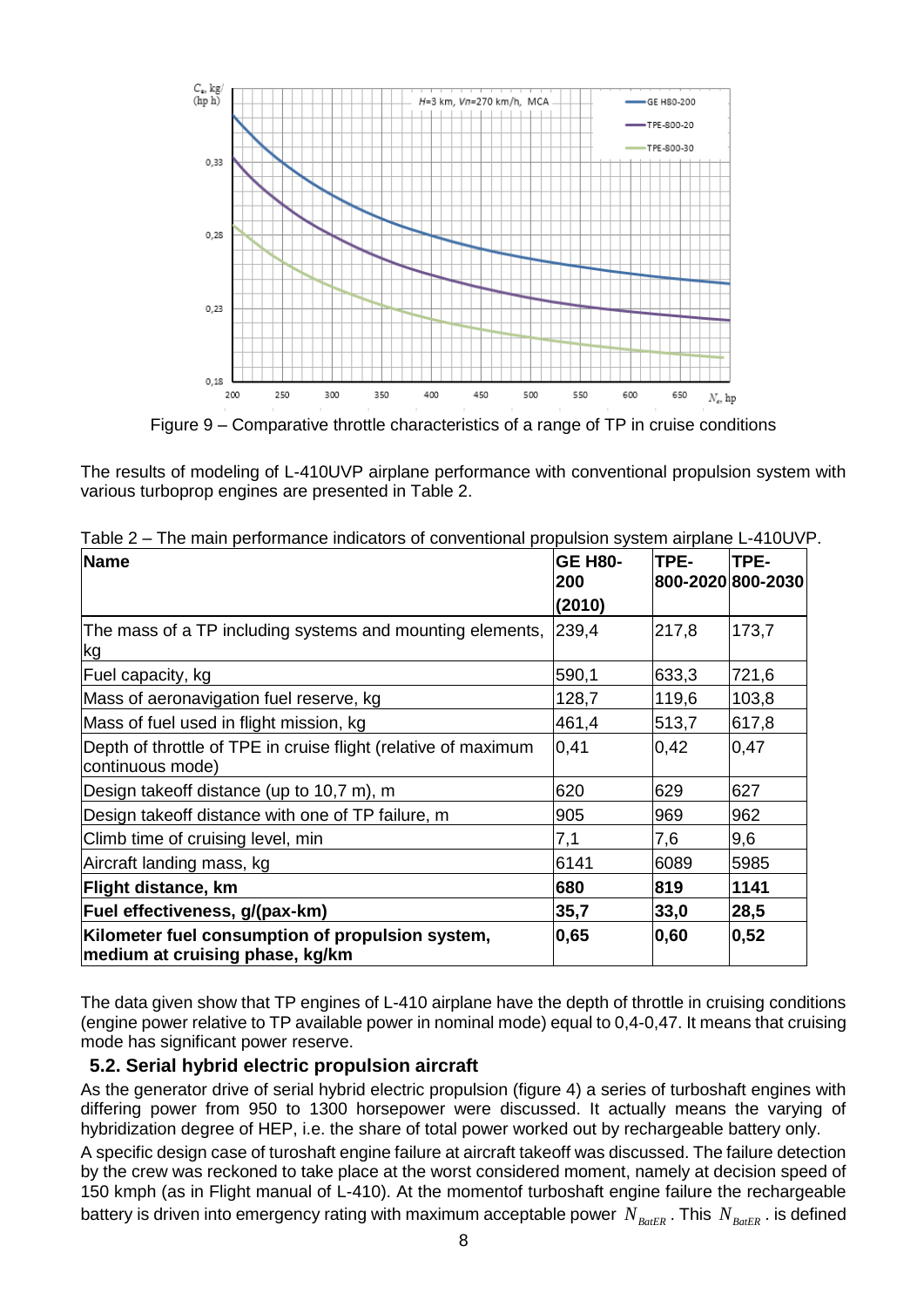by calculating depending on the turboshaft engine power (up to the limit), the power of decharging of rechargeable battery up to the limit and preset limitations of approach and takeoff distance.

After the aircraft continued flight is performed with the turboshaft engine failure, rechargeable battery remains single source of energy as part of HEP and it must assure for all the consequential flight phases up to landing:

Aircraft lift to 100 m;

Roundabout flight and approach to landing at 100 m with constant speed at climb wing configuration (  $\delta_{\textrm{\tiny{n}}}$  =15°, $\delta_{\textrm{\tiny{s}}}$  =18°) with landing gear taken out;

Gliding and landing.

Comparative results of serial HEP performance design for the year 2030 technology level are shown in table 3.

Table 3 – Results of L-410 serial HEP aeroplane performance modeling AT THE YEAR 2030 technology level for turboshaft engines of varying power.

| TP power, hp.                                                                                                           | 950       | 1000      | 1100        | 1200        | 1300        |
|-------------------------------------------------------------------------------------------------------------------------|-----------|-----------|-------------|-------------|-------------|
| Aircraft takeoff mass, kg                                                                                               | 6600      | 6600      | 6600        | 6600        | 6600        |
| Rechargeable battery decharging power at normal takeoff, hp                                                             | 250       | 200       | 100         | $\mathbf 0$ | 0           |
| Rechargeable battery decharging power at prolonged takeoff with<br>turbo propeller propulsion system failure, hpr       | 945       | 945       | 945         | 945         | 900         |
| Rechargeable battery electric work at aircraft prolonged takeoff<br>considering roundabout flight and landing, kW*ph    | 27,8      | 27,6      | 27,2        | 26,8        | 26,9        |
| Rechargeable battery decharging power aircraft lift, hp (with<br>turboprop propulsion system operating in nominal mode) | 70        | 30        | 0           | 0           | 0           |
| Rechargeable battery electric work at aircraft lift, kW*ph                                                              | 20,5      | 8,4       | $\mathbf 0$ | $\mathbf 0$ | $\mathbf 0$ |
| Turboprop propulsion system mass with systems and mounting<br>elements, kg (one)                                        | 144       | 151       | 163         | 175         | 187         |
| Turboprop engine rotation speed (free turbine), rpm                                                                     | 3211<br>9 | 3147<br>0 | 3025<br>9   | 2924<br>9   | 2836<br>6   |
| Relative power of a reversible electric machine, kW/kg                                                                  | 18,5      | 18,2      | 17,6        | 17,3        | 17,2        |
| Rechargeable battery mass, kg                                                                                           | 128,8     | 127,8     | 125,9       | 123,9       | 124,3       |
| Electric generator mass, kg                                                                                             | 31,37     | 33,6      | 38,2        | 42,3        | 46,2        |
| Electric generator control system mass, kg                                                                              | 22,59     | 23,7      | 26,1        | 28,5        | 30,9        |
| Electric motor mass, kg(one)                                                                                            | 24,91     | 24,9      | 24,9        | 25          | 27,0        |
| Electric motor control system mass, kg (one)                                                                            | 14,9      | 14,9      | 14,9        | 15          | 16,2        |
| Power conversion control system mass, kg                                                                                | 22,4      | 22,4      | 22,4        | 22,5        | 24,3        |
| Mass of hybrid electric propulsion system equipment and cables,<br>kg                                                   | 22,4      | 22,4      | 22,4        | 22,5        | 24,3        |
| Total mass of HEP electric components, kg                                                                               | 307,4     | 309,9     | 315,1       | 319,8       | 337         |
| Fuel capacity, kg                                                                                                       | 616,6     | 607,8     | 590,3       | 573,6       | 544,7       |
| Fuel mass of aeronautical fuel reserve, kg                                                                              | 91,7      | 92        | 92,7        | 93,3        | 94          |
| Fuel mass used in predefined flight mission, kg                                                                         | 525       | 515,8     | 497,6       | 480,3       | 450,7       |
| Run-up distance, m (considering taxiing area of 50 m)                                                                   | 643,3     | 644,4     | 646,6       | 649         | 599,4       |
| Aircraft takeoff distance, m                                                                                            | 853,9     | 855,2     | 858         | 861         | 799,8       |
| Takeoff distance of aircraft continued takeoff with turbo propeller<br>propulsion system failure, m                     | 993       | 994       | 996         | 998         | 992         |
| Time of aircraft climb at cruising level, min                                                                           | 28,85     | 27,9      | 21,5        | 15,9        | 12,1        |
| Aircraft landing mass, kg                                                                                               | 6077      | 6087      | 6105        | 6122        | 6152        |
| Landing distance, m                                                                                                     |           |           |             |             |             |
| Predefined flight mission distance, km                                                                                  | 1085      | 1056      | 1012        | 975         | 910         |
| Fuel effectiveness, g/pax*km                                                                                            | 25,45     | 25,69     | 25,86       | 25,92       | 26          |
| Kilometer fuel consumption of propulsion system, average at<br>cruising flight mode, kg/km                              | 0,462     | 0,464     | 0,467       | 0,469       | 0,47        |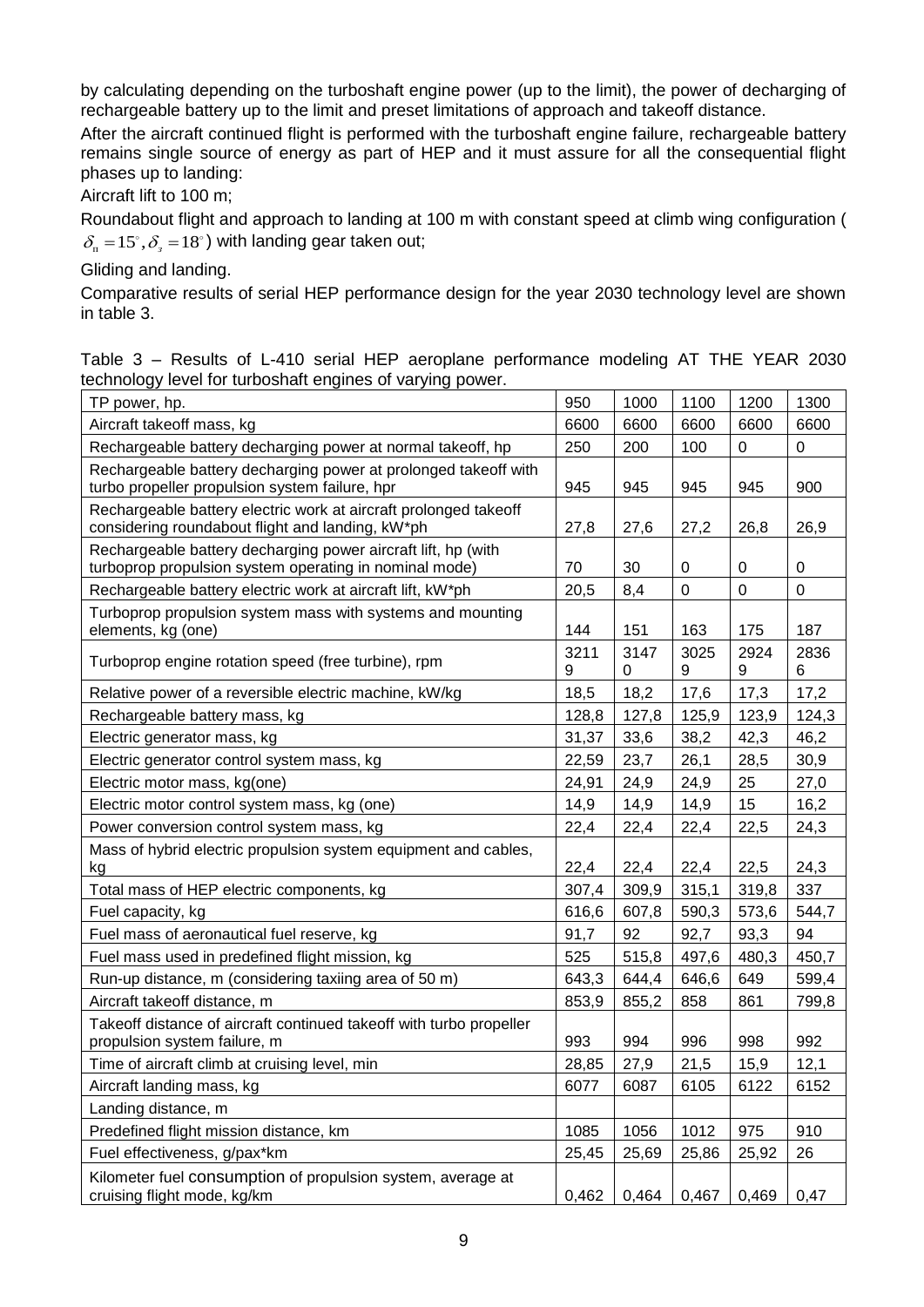The optimum variant of serial HEP assuring maximum aircraft flight distance (1086 km) combined with the highest fuel efficiency (24,45 g/(pax-km)), relates to serial HEP with turboshaft engine of 950 horsepower. Such propulsion system assures a 10-12% lower relative fuel consumption than conventional propulsion system based on two turboprops of the 2030 year level(see table 3). But it is necessary to note that the rechargeable battery capacity in design cases considered takes account only of turboshaft engine failure at takeoff. To compensate for this engine failure it is necessary at cruising phase to have a large battery reserve, which at preset takeoff mass significantly reduces either flight distance or payload.

# **5.3. Parallel HEP aircraft**

During research of parallel HEP effectiveness (figure 5, section 4.3) as part of an aircraft a range of gas turbine parts of hybrid HEP was developed, their power varying from 500 to 750 hp for the year 2030 technology level [2]. Rechargeable battery gives away its energy only at takeoff and climb. It is recharged at cruising phase. Table 4 presents the results of aircraft performance modelling.

|                                     | Table 4 – Modelling results of L-410 parallel HEP aircraft performance based on two hybrid turboprops |
|-------------------------------------|-------------------------------------------------------------------------------------------------------|
| for the year 2030 technology level. |                                                                                                       |

| Name                                                                                                                   | GTPE-<br>550-<br>2030 | GTPE-<br>600-<br>2030 | <b>GTPE-</b><br>650-<br>2030 | GTPE-<br>700-<br>2030 | GTPE-<br>750-<br>2030 |
|------------------------------------------------------------------------------------------------------------------------|-----------------------|-----------------------|------------------------------|-----------------------|-----------------------|
| TP throttle depth in cruising mode (related to maximum prolonged<br>mode) with power takeoff for battery charging      | 0,61                  | 0,56                  | 0,52                         | 0,48                  | 0,45                  |
| TP throttle depth in cruising mode (related to maximum continuous<br>mode) with no energy takeoff for battery charging | 0,60                  | 0,55                  | 0,51                         | 0,47                  | 0,44                  |
| Turbopropeller engine mass with systems and mounting elements,<br>kg (one)                                             | 137,2                 | 146,3                 | 155,1                        | 164,1                 | 172,8                 |
| Turboprop engine rotation speed (free turbine), rpm                                                                    | 39800                 | 38500                 | 37400                        | 36400                 | 35500                 |
| Reversible electric machine power at aircraft takeoff, hp (with<br>tolerable overload coefficient 1.2)                 | 233                   | 180                   | 131                          | 86                    | 37                    |
| Reversible electric machine power in cruising mode with one<br>turboprop engine turned off, hp                         |                       |                       |                              |                       |                       |
| Rechargeable battery decharging power at aircraft takeoff, hp.                                                         | 285                   | 220                   | 160                          | 105                   | 45                    |
| Rechargeable battery mass, kg                                                                                          | 58,2                  | 44,9                  | 32,7                         | 21,5                  | 9,2                   |
| Reversible electric machine mass (one), kg                                                                             | 10                    | 8                     | 6                            | 4                     | 2                     |
| Control system mass of a reversible electric machine (one), kg                                                         | 6                     | 4                     | 3                            | $\overline{2}$        | 1                     |
| Power conversion control system mass, kg                                                                               | 9                     | $\overline{7}$        | 5                            | $\overline{3}$        | 1                     |
| HEP equipment and cables mass, kg                                                                                      | 8                     | 6                     | 4                            | 3                     | 1                     |
| Total mass of HEP electric components, kg                                                                              | 107                   | 83                    | 61                           | 40                    | 17                    |
| Fuel capacity, kg                                                                                                      | 6871                  | 693                   | 698                          | 700                   | 706                   |
| Fuel mass of aeronautical fuel reserve, kg                                                                             | 102                   | 103                   | 104                          | 105                   | 106                   |
| Fuel mass used in predefined flight mission, kg                                                                        | 585,4                 | 590,1                 | 594,0                        | 595,2                 | 599,3                 |
| Predefined flight mission distance, km                                                                                 | 1090                  | 1093                  | 1095                         | 1086                  | 1084                  |
| Fuel effectiveness, g/pax*km                                                                                           | 28,3                  | 28,4                  | 28,5                         | 28,9                  | 29,1                  |
| Kilometer fuel consumption of propulsion system, average at<br>cruising flight mode, kg/km                             | 0,52                  | 0,52                  | 0,53                         | 0,53                  | 0,54                  |

Modelling results show that hybridization degree (power of battery related to additional power of the propulsion system) in takeoff mode of parallel HEP for the year 2030 technology level has practically no effect on fuel effectiveness and flight distance. Also compared to conventional propulsion system of the year 2030 technology level it has relatively shorter flight distance at the same takeoff mass.

# **5.4. Partially turbo electric propulsion system aircraft**

Effectiveness calculations of partially turbo electric propulsion systems for the year 2020 and 2030 level technology were carried out. Calculation results and their comparison with conventional propulsion systems based on TP are presented in table 5.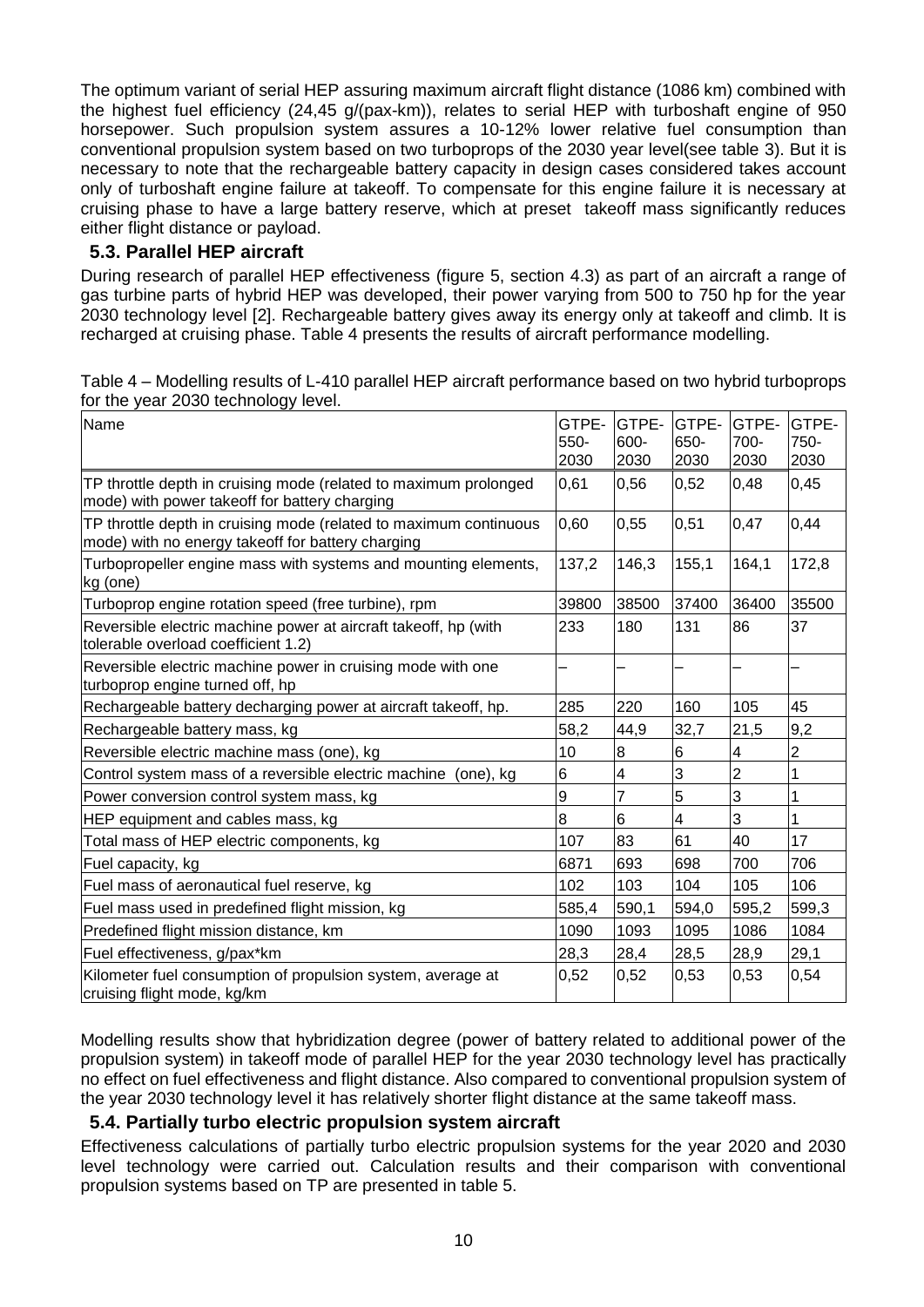| .                                                                                                                         |                  |                         |                         |                   |
|---------------------------------------------------------------------------------------------------------------------------|------------------|-------------------------|-------------------------|-------------------|
| Name                                                                                                                      | TPE-800-<br>2020 | <b>GTPE-800</b><br>2020 | <b>TPE-800-</b><br>2030 | GTPE-800-<br>2030 |
| Turboprop engine mass, kg (one)                                                                                           | 217,8            | 218,8                   | 173,7                   | 173,7             |
| Turboprop engine rotation speed (free turbine), rpm                                                                       | 28000            |                         | 34700                   |                   |
| Relative power of a reversible electric machine, kW/kg                                                                    |                  | 9,6                     |                         | 15,0              |
| Reversible electric machine mass (one), kg                                                                                |                  | 24,4                    |                         | 14,8              |
| Control system mass of a reversible electric machine<br>(one), kg                                                         |                  | 11,3                    |                         | 7,2               |
| Power conversion control system mass, kg                                                                                  |                  | 7,6                     |                         | 5,4               |
| Cables mass, kg                                                                                                           |                  | 5,7                     |                         | 4,3               |
| Total mass of HEP electric components, kg                                                                                 |                  | 84,8                    |                         | 53,7              |
| Total fuel capacity, kg                                                                                                   | 633,3            | 548,5                   | 721,6                   | 667,9             |
| Fuel mass of aeronautical fuel reserve, kg                                                                                | 119,6            | 101,4                   | 103,8                   | 87,9              |
| Fuel mass used in predefined flight mission, kg                                                                           | 513,7            | 447,1                   | 617,8                   | 580,0             |
| TP throttle depth in cruising mode (related to maximum<br>continuous mode) with no energy takeoff for battery<br>charging | 0,42             | 0,88                    | 0,47                    | 0,98              |
| Design takeoff distance (up to 10.7 m), m                                                                                 | 629              | 629                     | 627                     | 627               |
| Design takeoff distance with one of turboprop engines<br>failed, m                                                        | 969              | 970                     | 962                     | 962               |
| Time of aircraft climb at cruising level, min                                                                             | 7,6              | 7,6                     | 9,6                     | 9,6               |
| Aircraft landing mass, kg                                                                                                 | 6089             | 6156                    | 5985                    | 6023              |
| Flight distance, km                                                                                                       | 819              | 827                     | 1141                    | 1251              |
| Fuel effectiveness, g/(pax-km)                                                                                            | 33,0             | 28,4                    | 28,5                    | 24,4              |
| Kilometer fuel consumption of propulsion system,<br>average at cruising flight mode, kg/km                                | 0,60             | 0,51                    | 0,52                    | 0,44              |

Table 5 – Modelling results of L-410 two HEP aircraft performance with one engine turned off in cruising flight mode

The results presented show that partially turbo electric propulsion system based on two HEP with gas generator of one of them turned off in cruising mode assure reduction of fuel consumption by 15-16 % and a minor increase in flight distance (see table 5) compared to conventional propulsion systems based on two TP (see table 1). It is correct for both the year 2020 level technology and the year 2030. Besides essential fuel effectiveness this propulsion system design offers the following benefits:

Safety in case of gas turbine part of one of engines failure;

Resource economy of the engine turned off.

# **5.5. Full electric propulsion system aircraft**

During calculations of full electric propulsion system aircraft performance it was accepted that relative energy of rechargeable battery assembly of the year 2020 technology level equals to 200 W h/kg, for the year 2030 technology level it equals to 350 W h/kg. Also the mass of the target load was varied (the number of passengers), which helps to vary the rechargeable battery energy supply (battery mass) at predefined aircraft takeoff mass.

Figure 9 presents the modelling results of full electric propulsion system aircraft performance for the year 2020 and 2030.

For full electric propulsion system aircraft of the 2020 year level (figure 9) the predefined flight mission with 19 passengers onboard isn't realized (rechargeable battery energy is sufficient only for takeoff mode and partially for climb).

Figure 9 also shows that the reduction of the target load mass (number of passengers) results in an increase in aircraft flight distance by predefined flight mission. However, at payload of only 1 passenger the flight distance is 390 km only at the year 2030 level technology.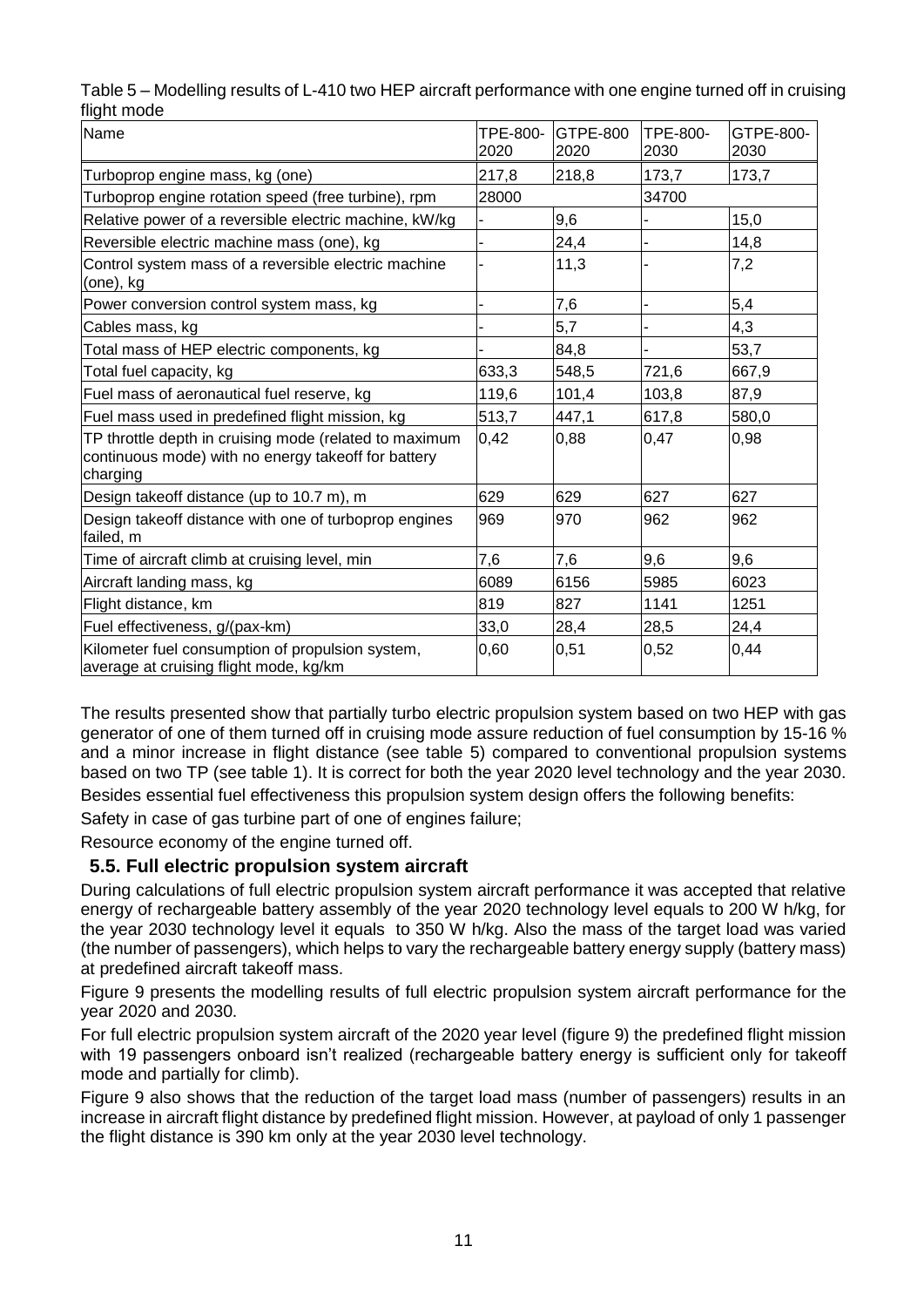



# **6. Conclusion**

This research work includes calculations of the L-410 commuter airplane with 19 passengers on board and propulsion systems varied type. This work addresses conventional turbo propeller propulsion system, serial hybrid electric propulsion system, parallel hybrid electric propulsion system, partially turbo electric propulsion system, full electric propulsion system aircraft.

Modelling shows the following:

Flight distance of GE H80-200 conventional turbopropeller propulsion system aircraft is approximately 20 % worse than TPE-800 conventional turbopropeller propulsion system aircraft of the year 2020 technology level and approximately 68% worse than TPE-800 of the year 2030 technology level.

Serial hybrid electric propulsion system based on one turbo generator for the year 2030 technology level assures a 10% shorter flight distance and 10-12 % smaller fuel consumption compared to conventional propulsion system of the year 2030 level. These results do not take into account the necessary rechargeable battery reserve assuring continued prolonged flight in case of gas turbine engine failure.

Parallel hybrid electric propulsion system based on hybrid turbo propeller propulsion system doesn't provide for benefit in fuel effectiveness and fuel consumption compared to conventional turboprop propulsion system.

Partially turbo electric propulsion system, providing for turnoff of gas turbine part of one of hybrid turboprop propulsion system, assures 15-16 % benefit in fuel effectiveness and a 10% flight distance increase compared to conventional propulsion system of the year both 2020 and 2030 technology level. Moreover, this architecture results in resource economy of hot engine components.

Full electric propulsion system for the year 2030 technology level provides for flight distance of 150 km only with the payload of 19 passengers. Compared to that the payload of only 1 passenger the flight distance is no longer than 390 km.

# **7. Contact Author Email Address**

Mailto: [anvaryukhin@ciam.ru,](mailto:anvaryukhin@ciam.ru) Anton N. Varyukhin